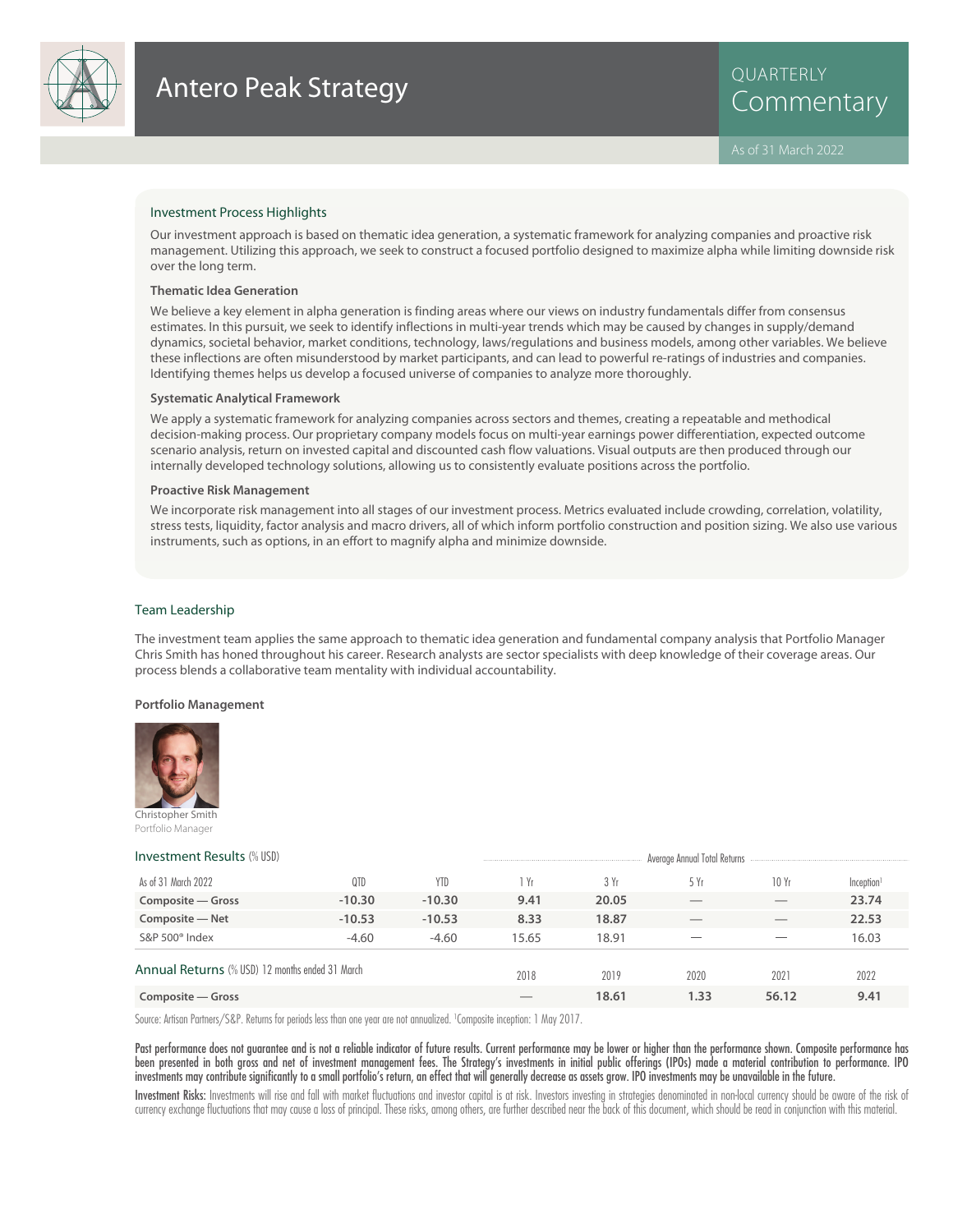

# Quarterly Commentary Antero Peak Strategy As of 31 March 2022

"You will not find it difficult to prove that battles, campaigns, and even wars have been won or lost primarily because of logistics." –Dwight D. Eisenhower

In the first quarter of 2022, the Antero Peak Strategy lost 10.5% (net) while the S&P 500® Index lost 4.6%. The investment environment thus far in 2022 has not disappointed in presenting significant events, each of which is rapidly changing the investment landscape. The last three months have seen the weakest quarterly returns for bonds in more than 40 years, the highest inflation readings since 1981 and the start of an active war between Russia and Ukraine spurring a tragic stream of headlines. With this unusually dynamic backdrop, it is perhaps more important than ever that we remain steadfast in executing our proven and objective investment process. We continue to be enthusiastic about the current portfolio going forward and believe the extraordinary events of the last two years are presenting new and exciting investment opportunities. In this letter, we will discuss this topic and some of the opportunities we see developing.

#### The Fragile Equilibrium of Globalization Has Been Exposed

While Eisenhower's quote is painted by his experience leading the Allied forces in Western Europe during World War II, his underlying assertion is no less relevant and powerful today. This essential premise, we believe, is echoing across government and corporate boardrooms with incredible breadth today—an urgency to improve logistics is occurring at goods retailers and manufacturers, technology firms, food and drug suppliers, commodity users and producers, national security agencies and more. The combination of this year's events with those of the prior two years has stoked the fire on an already tight post-pandemic commodity and power market, and further ratcheted up supply chain pressures. Beginning with the pandemic, the recent period has revealed major deficiencies in the current globalization equilibrium. The lines have been permanently blurred between corporate competitiveness and national security. This is particularly clear in the global energy balance, the production of foods and supplies, and the procurement of critical raw material and components. Given this backdrop, we have introduced a new theme in the portfolio this quarter called "De-globalization."

While the world's economy will remain very much global, we believe the marginal dollar of investment will be directed in areas that aim to reduce complex issues that have been exposed over the last two years. We see an inflection point in capital spending perspectives and plans around solving key issues like supply chain concentration, energy security and independence across traditional hydrocarbon and green sources, and more localized sourcing of key components. We think this changing perspective is creating a wide array of investment opportunities for us.

Eisenhower's fundamental belief in the importance of logistics was no doubt a factor in his signing of the Federal Highway Act of 1956, the largest public project in American history at the time, to construct 41,000 miles of domestic interstate highways. The Highway Act sought to eliminate inefficacies and promote economic growth. While investments today are happening at a more micro and incremental

level, even a small shift toward regionalization would significantly shape the course of future capital investment dollars. That's not to say major top-down catalysts haven't already been set in motion. President Biden signed a \$1trn infrastructure bill into law in November aimed at overhauling a huge range of public and private infrastructure, the Senate passed the \$52bn CHIPS Act to invest in domestic semiconductor manufacturing, and defense spending will reach an all-time high of \$773bn (the largest budget proposal in history, although many argue it is not enough.)

#### The Stage Had Already Been Set for Change

Over the last three decades, economic logic and the drive for profit maximization drove a movement of goods production away from developed economies to lower cost regions, particularly China and Southeast Asia. This trend was dramatic, driving higher corporate profits for global companies and multiple decades of low overall goods inflation. Even more, there was a sustained long-term trend of deflation in consumer durables for developed market consumers. For the twenty years preceding 1995 consumer durables averaged 4.3% annual inflation, yet for the following 20 years (when China became a source of low-cost supply) it averaged 1% annual *deflation*. The last two years have rapidly wiped out this entire spread.





Beyond the obvious downside to this apparently favorable trend, namely the loss of direct domestic investment and jobs, the last two years exposed extreme levels of concentration in sourcing and corporate and government complacency. Some of the more interesting examples of this: 75% of semi-conductors are sourced from Asia, 80% of active pharmaceutical ingredients (APIs) are sourced from China and India, 45% of Europe's natural gas is sourced from Russia (resulting in severe national security consequences), US defense companies require critical rare earth materials and components that are not manufactured locally, Russia exported 48% of the world's ammonium nitrate used as fertilizer, while Russia and Ukraine combined export 28% of fertilizers made from nitrogen, phosphorous and potassium.

This generally worked with little consequence until two years ago. Further, we found a recent McKinsey study very striking—only 21% of companies surveyed had visibility into the second tier of their supply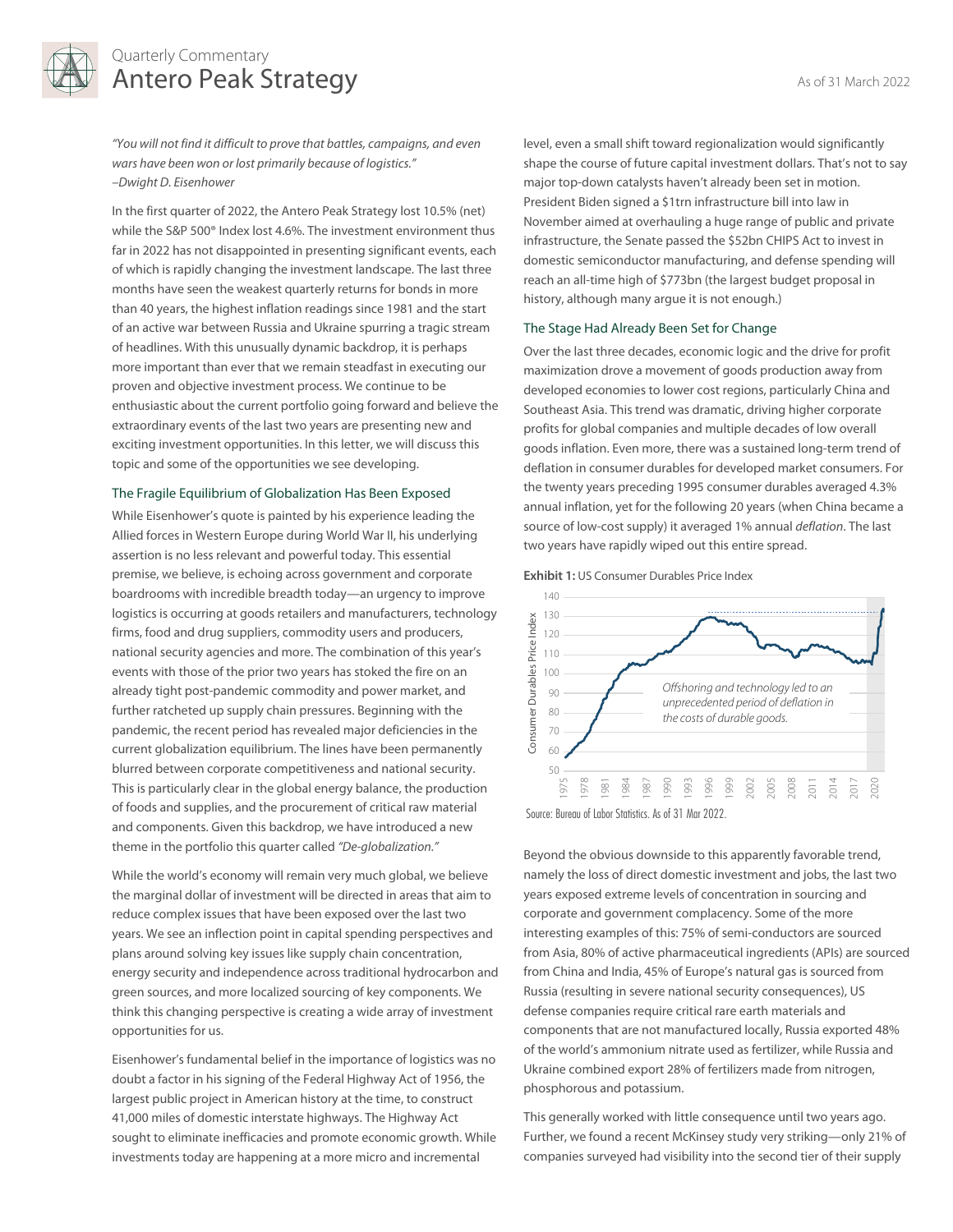chain (i.e., only one fifth of goods manufacturers that receive components from a supplier have any idea where that supplier sources its components, and just 2% have any awareness further down the supply chain.) The importance of that fact is today's most pressing supply shortages (semiconductors, for example) fall into the deeper supply-chain tiers.

Changing this takes time. Recent events caused dramatic imbalances in inventory management as industry coped with the long-term adaptation of "just-in-time" inventory. Counterintuitively, there actually isn't a shortage of goods; rather, they are generally in the wrong place, and unfinished final products are often waiting for singular components. There are immense levels of so-called "work-inprocess" inventory. When this happens, corporate ROIC, cash flow, margins and market share can take years to recover or be permanently lost.





Source: Antero Peak Group/ISM/Bloomberg. As of 31 Mar 2022. Inventory spread represents the difference between factory inventories and customer inventories as measured by the monthly ISM

Beyond the chaos of the last two years, the pure economic advantage of offshoring has significantly eroded. A combination of Chinese and emerging markets wage inflation, elevated energy costs and high and volatile transportation costs have changed the calculus when contrasted with cheap US energy costs, advancements in automation technology and lower tax rates. This reality has slowly become visible, although in reality spending patterns began to change as far back as 2010.





Source: Antero Peak Group/Piper Sandler, Economics Macro Research. Data as of 31 Dec 2021.

We think this trend is on the cusp of a further acceleration. As an example, a 2021 study looking at 30 US manufacturers (averaging \$30bn of annual revenue) revealed that sourcing from closer Mexican factories was up 500% vs. 2020. Over the same period, Chinese procurement bids from these companies declined 9%. A separate study of 2,000 US and UK chief executives showed 15% of companies had moved production and sourcing closer to home, and another 26% were looking to do the same. Another big driver is national security, particularly as it pertains to semiconductors. The House of Representatives passed the CHIPS Act, totaling \$52bn, as part of the America COMPETES Act. This has led to significant company investments such as Intel's \$20bn in what may become the largest semiconductor plant in the world just outside of Columbus, Ohio and Taiwan Semiconductor's \$12bn to build a chip fabrication plant in Phoenix, Arizona. In addition, we currently see a sitting Democratic president openly talking about increasing hydrocarbon energy sources in the form of liquefied natural gas (LNG). Accomplishing this will require tremendous capital investments in generally unpopular infrastructure, a move that would put significant upward pressure on domestic industrial production. All these things speak to the severity of the current situation. This was a situation that has been building over years but didn't truly bubble over until the recent macro shocks we previously discussed.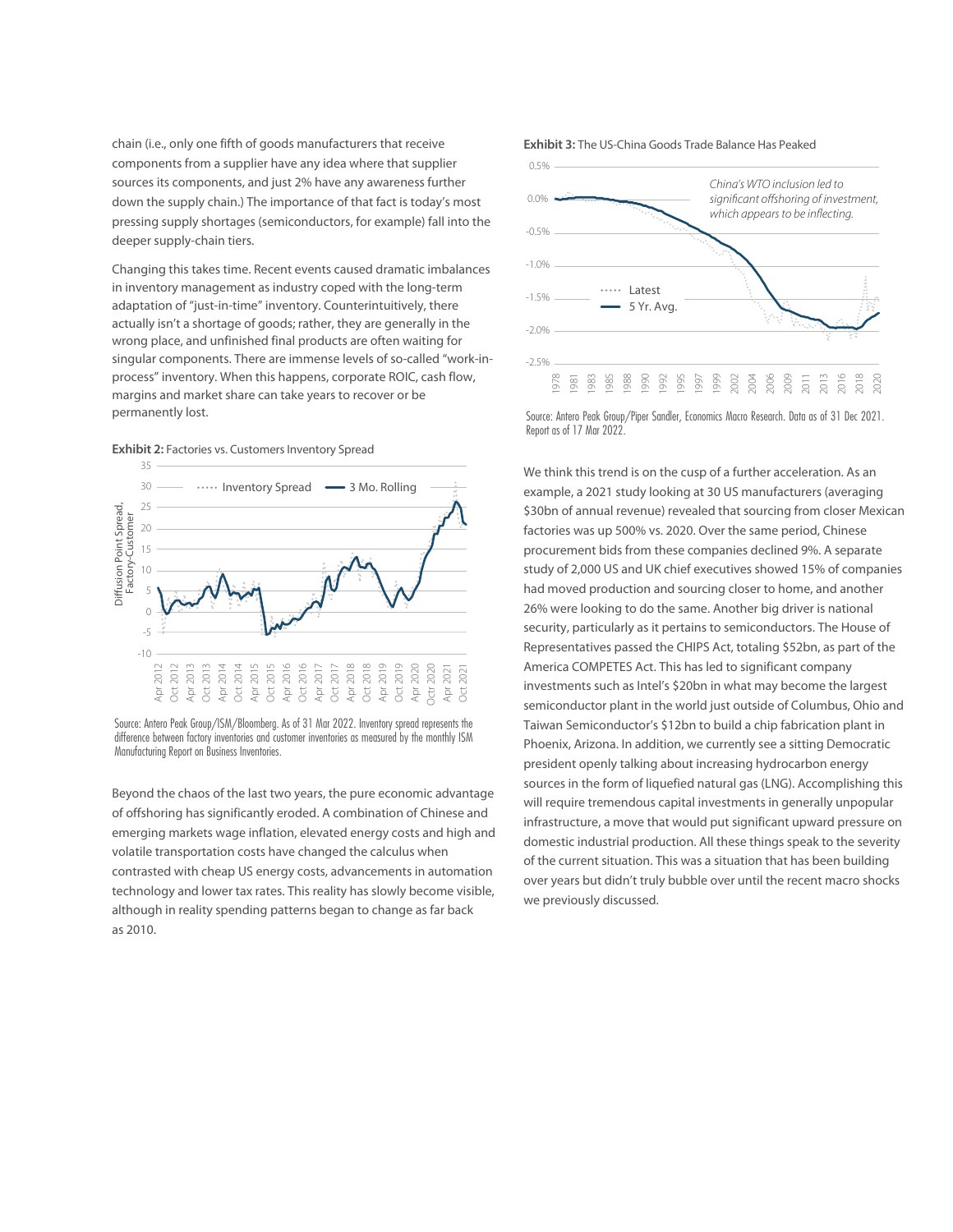## The Investment Implications Are Wide Ranging

This backdrop creates a fertile ground for us to run our process given the current structural inflection point. We plan to capitalize on this deglobalization trend in multiple ways across existing and new positions. We expect to continue to expand the theme over time.

We also are excited about US and Canadian railroads, especially in a backdrop where we see this theme driving a sustained period of elevated and growing industrial production and urgency to rebalance trade of commodities across agriculture and oil and gas. Canadian Pacific (CP) is a best-in-class railroad on the cusp of a transformative acquisition of Kansas City Southern—we believe it will set the stage for significant growth and a material upward valuation re-rating. Its purchase of Kansas City Southern significantly improves its network reach, opens up new markets and gives CP a meaningful structural advantage versus peers that will likely drive a multi-year acceleration in carload growth. The new network connects six of the seven largest metro regions in North America in a single-line connection and creates the first tri-coastal rail network in North America—connecting the East and West Coasts of Canada to the Gulf Coast and deep into Mexico. It will be a key low-cost option for near sourcing, tapping into the core of our de-globalization theme. This combination of the rail networks will lower costs for shippers by reducing the inefficiencies and increased costs associated with network interchanging, and it provides local markets with a dramatically expanded reach to domestic North America (and global markets for export). We are very excited to be hosting our next Peak Insights interview with CP senior management, and we plan to explore these ideas further in a setting you all can be a part of.

The expansion of domestic energy into green areas continues to see an acceleration due to recent events. After the record 2020 origination (7.0 GW total), the renewables development environment continues to look robust with tailwinds from Biden's infrastructure bill. NextEra is a clear beneficiary of the increased focus on advancing domestic technologies and investments in alternative energy. NextEra Energy is a best-in-class utility operator which includes Florida Power & Light (FPL). The company is Florida's largest electric company, and its subsidiary, NextEra Energy Resources (NEER), is the world's largest generator of renewable energy (including solar, wind and clean, combined cycle gas). Overall, NextEra has durable competitive advantages to remain the leader in development.

Linde, which we have written about many times over the last few years, is strongly exposed to an accelerating capital spending cycle aimed toward new capacity in developed markets. Linde casts a wide umbrella as it serves a huge array of customers, including semiconductor plants, oil, gas and chemical refiners, and key electronics raw material producers. Linde has already announced a \$600mn investment to support the above-mentioned Arizona-based semiconductor plant. Linde also is a key beneficiary in solving Europe's energy concentration issues with Russia. Linde is a leader in hydrogen power development and will provide industrial gas technology to any future expansion in regasification assets to receive US LNG—making Linde a beneficiary of both export and import.

## Market Commentary

The underlying business cycle has decisively peaked on a rate of change basis. This is clear to us based on the fading ISM Manufacturing PMI and broad-based deterioration of earnings revisions breadth. The Federal Reserve is actively tightening financials conditions with an aggressive path of increases in the Fed Funds rate, thirty-year mortgage rates have breached 5% and are at levels not seen in 14 years, commodity prices remain near highs, geopolitical risks are near highs, and the list of concerns feels endless. Yet, this is all known—these are all "facts" as we say internally. The question is now, where are we along the curve for stocks?

When visibility is as fogged as it is today, the market itself can serve as guide for investors to find their bearings. While things can get much worse and we cannot pinpoint the precise spot where we are on the curve, it's important to recognize that the drawdowns in many areas have already been extreme, far more so than the broader indices would indicate. Shown below are the drawdowns of three major indices over the last twelve months on a headline basis and for the average stock. The average stock has drawn down far more than the broader index in all cases. Remarkably, about half the Nasdaq members are down more than 40% from their 52-week highs as of this writing.





Source: Antero Peak Group/S&P/Russell/Nasdaq. As of 31 Mar 2022. Based on average 12-month max drawdowns for index and underlying index constituents. Past performance does not guarantee and is not a reliable indicator of future results.

With these facts as a backdrop, it's not surprising that market psychology indicators like The Goldman Sachs Sentiment Index and the Bank of America Bull/Bear Indicator are at extreme lows—notably at levels typically indicating lows for equities. For example, the last fourteen times the Goldman Sachs indicator hit similar levels to today, equity returns were positive 100% of the time over the next six months with a median return of 19%.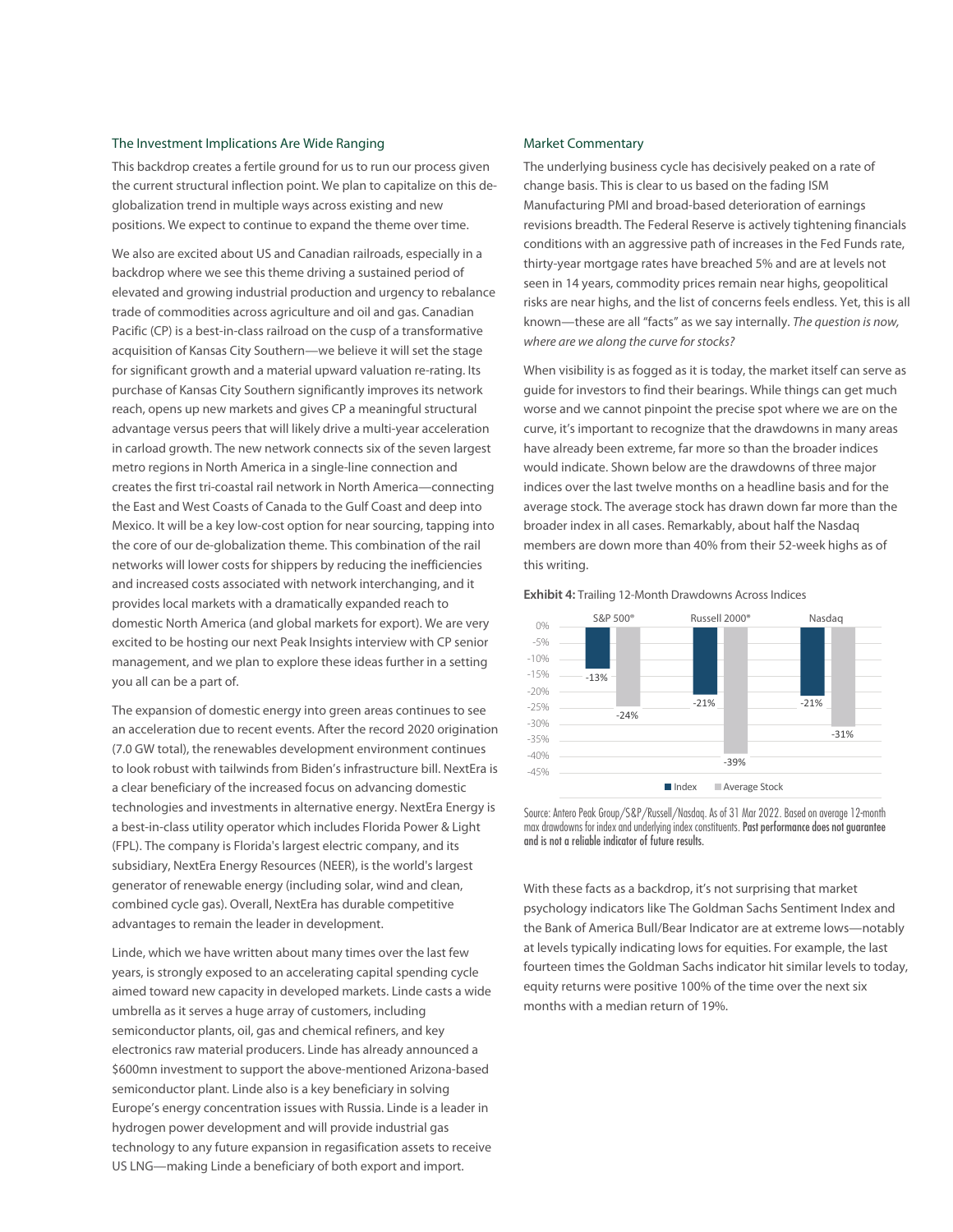



Source: Goldman Sachs. As of 22 Apr 2022. Goldman Sachs US Equity Sentiment Indicator measures stock positioning across retail, institutional and foreign investors relative to the past 12 months. Readings below -1.0 or above +1.0 indicate extreme positioning that are significant in predicting future returns. Past performance does not guarantee and is not a reliable indicator of Examples<br>Source: Goldm<br>measures stock<br>months. Readin<br>predicting future<br>future results.

These observations above are thought-provoking, but they do not constitute an investment point of view. We do, however, believe they highlight the need for a forward-looking process and the importance of tools that limit subjectivity and judgment in our portfolio construction decisions.

#### Summary

"Champions keep playing until they get it right." –Billy Jean King

The start to the year has been challenging at a macro level, and unfortunately our portfolio was not immune. We expect the environment to progressively get more challenging from a micro level as the year rolls on and investors shift their focus toward earnings performance. This typically allows our differentiated bottom-up process to thrive. We continue to remain excited about the year and the portfolio. As we look to the remaining three quarters of 2022 and beyond, we expect the portfolio can outpace the S&P 500® Index on fundamental metrics; notably, we see 95% of the portfolio as either accelerating in 2022 or in the midst of multi-year acceleration. We remain committed to our underlying process finding inflection points that lead to accelerations in revenue and earnings driving ROIC expansion and multiple re-ratings. This goal, as always, is supported by creating differentiated perspectives about the future, reinforced by rigorous bottom-up research.

We also have some team updates to share. Garrett Clark, a two-year member of our technology, media and telecommunications team, has left the firm for another opportunity. We wish him the best.

ARTISAN CANVAS Timely insights and updates from our investment teams and firm leadership Visit www.artisancanvas.com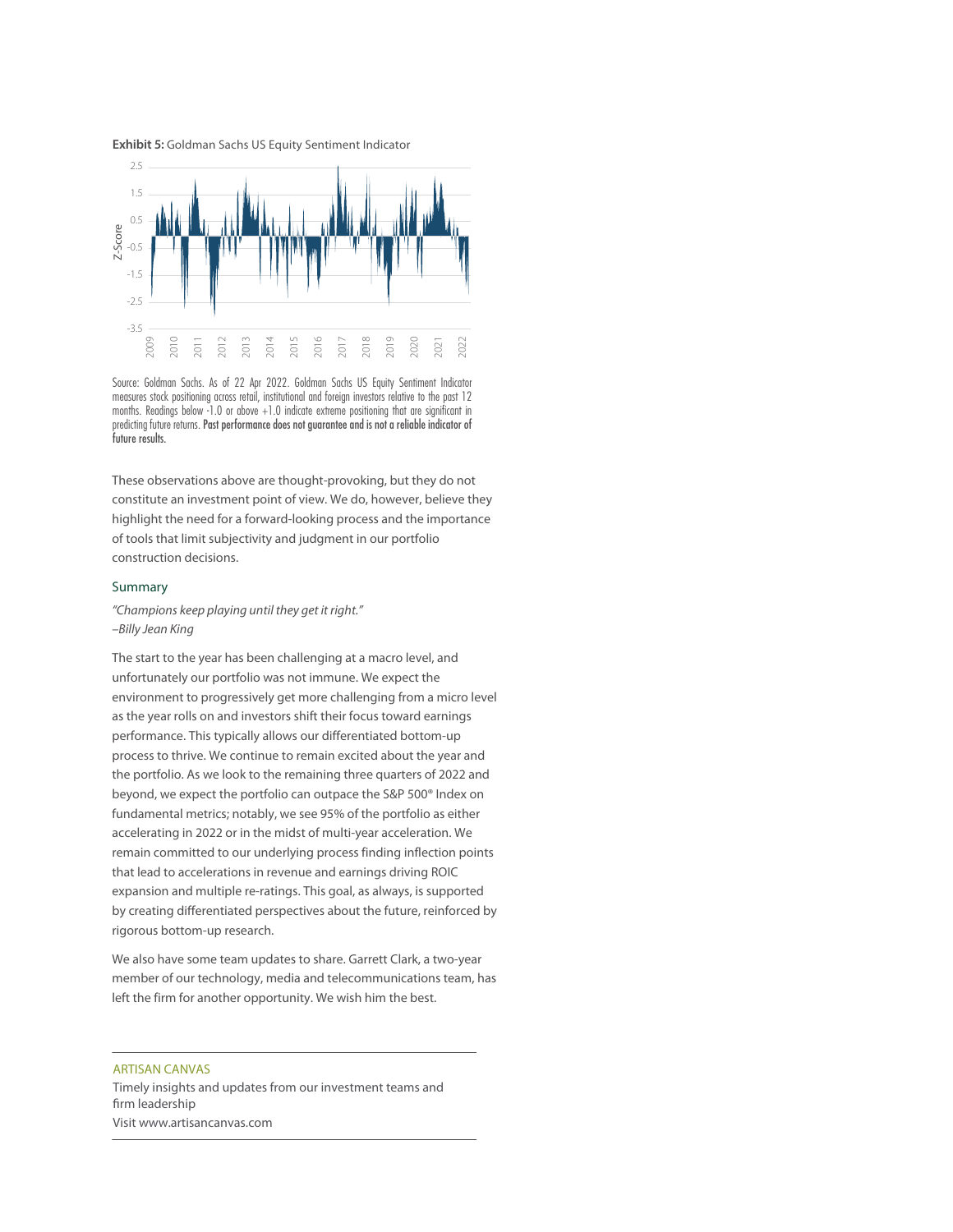# **For more information:** Visit www.artisanpartners.com

Investment Risks: A non-diversified portfolio may invest a larger portion of assets in securities of a smaller number of issuers and performance of a single issuer may affect overall portfolio performance greater than in a diversified portfolio. The portfolio's use of derivative instruments may create additional leverage and involve risks different from, or greater than, the risks associated with investing in more traditional investments. Hi turnover may adversely affect returns due to increased transaction costs and creation of additional tax consequences. Securities of small- and medium-sized companies tend to have a shorter history of operations, be more volatile and less liquid and may have underperformed securities of large companies during some periods. International investments involve special risks, including currency fluctuation, lower liquidity, different accounting methods and economic and political systems, and higher transaction costs. These risks typically are greater in emerging markets. Investors investing in strategies denominated in non-local currency should be aware of the ri currency exchange fluctuations that may cause a loss of principal. These risks, among others, are further described in Artisan Partners Form ADV, which is available upon request.

Unless otherwise indicated, the Artisan Strategy characteristics relate to that of an investment composite or a representative account managed within a composite. It is intended to provide a general illustration of the inv considerations used by Artisan Partners in managing that strategy. Individual accounts may differ, at times significantly, from the reference data shown due to varying account restrictions, fees and expenses, and since-inc among others. Where applicable, this information is supplemental to, and not to be construed with, a current or prospective client's investment account information. References to individual security performance relate to a in the composite. Individual holding periods may differ.

This commentary represents the views of the manager as of 31 Mar 2022 and do not necessarily represent those of Artisan Partners. The views and opinions expressed are based on current market conditions, which will fluctuat views are subject to change without notice. While the information contained herein is believed to be reliable, there is no quarantee to the accuracy or completeness of any statement in the discussion. Any forecasts contain illustrative purposes only and are not to be relied upon as advice or interpreted as a recommendation.

The discussion of portfolio holdings does not constitute a recommendation of any individual security. For a list of the top and bottom contributors to return for to the strategy, refer to the Contributors to Return chart. evaluate the investment management decisions which affected the portfolio's performance when compared to a benchmark index. Attribution and Contribution are not exact, but should be considered an approximation of the relat of each of the factors considered.

Theme classifications are at the sole discretion of the team. Themes and constituents are as of the date indicated and are subject to change. Certain holdings have been reclassified subsequent to initial investment, which performance during the period. Portfolio sector classifications are defined by the investment team based on GICS.

The S&P 500® ("Index") is a product of S&P Dow Jones Indices LLC ("S&P DJI") and/or its affiliates and has been licensed for use. Copyright © 2022 S&P Dow Jones Indices LLC, a division of S&P Global, Inc. All rights reserv Redistribution or reproduction in whole or in part are prohibited without written permission of S&P Dow Jones Indices LLC. S&P® is a registered trademark of S&P Global and Dow Jones® is a registered trademark of Dow Jones Holdings LLC ("Dow Jones"). None of S&P DJI, Dow Jones, their affiliates or third party licensors makes any representation or warranty, express or implied, as to the ability of any index to accurately represent the asset c that it purports to represent and none shall have any liability for any errors, omissions, or interruptions of any index or the data included therein.

Frank Russell Company ("Russell") is the source and owner of the trademarks, service marks and copyrights related to the Russell Indexes. Russell® is a trademark of Frank Russell Company. Neither Russell nor its licensors for any errors or omissions in the Russell Indexes and/or Russell ratinas or underlying data and no party may rely on any Russell Indexes and/or Russell ratinas and/or underlying data contained in this communication. No fu Russell Data is permitted without Russell's express written consent. Russell does not promote, sponsor or endorse the content of this communication.

Portfolio statistics are obtained from various data sources and intended to provide a general view of the portfolio, or Index, at a point in time. Artisan Partners excludes outliers when calculating portfolio characteristi related security to calculate statistics if information is unavailable for a particular security. Exposure Pct Assets represents the portfolio's exposures based on the economic value of investments (including delta adjusti Delta-adjusted options exposure is a measure of the market exposure created by the options and accounts for the sensitivity of options to changes in price of the underlying security. In comparison, measuring the exposure o market value of the option or notional value can understate or overstate, respectively, the economic exposure and risk. This estimate of portfolio exposure is only an approximation of the portfolio at a point in time.

Securities referenced may not be representative of all portfolio holdings. Securities of the same issuer are aggregated to determine a holding's portfolio weight. Portfolio statistics calculations exclude outlier data and applicable attributes, such as private securities. Artisan Partners may substitute information from a related security if unavailable for a particular security. This material is as of the date indicated and is subject to c not sum due to rounding.

Net-of-fees composite returns were calculated using the highest model investment advisory fees applicable to portfolios within the composite. Fees may be higher for certain pooled vehicles and the composite may include acc performance-based fees. All performance results are net of commissions and transaction costs, and have been presented gross and net of investment advisory fees. Dividend income is recorded net of foreign withholding taxes or as soon after the ex-dividend date as the information becomes available to Artisan Partners. Interest income is recorded on the accrual basis. Performance results for the Index include reinvested dividends and are prese withholding taxes but, unlike the portfolio's returns, do not reflect the payment of sales commissions or other expenses incurred in the purchase or sale of the securities included in the indices.

S&P 500® Index measures the performance of 500 US companies focused on the large-cap sector of the market. NASDAQ Composite® Index measures all Nasdaq® domestic and international based common type stocks listed on The Nasd Stock Market® (Nasdaq). This index is ordinarily calculated without regard to cash dividends of the index securities. Oversight responsibility for the Index, including methodology, is handled by NASDAQ OMX. Russell 2000® I performance of roughly 2,000 US small-cap companies. Bank of America Bull/Bear Indicator measures market sentiment based on cash levels among investment managers, bond and stock outflows from funds, and equity breadth, or participation of the average stock amid the market's broader upward or downward trend. The index (es) are unmanaged; include net reinvested dividends; do not reflect fees or expenses; and are not available for direct inves

The Global Industry Classification Standard (GICS®) is the exclusive intellectual property of MSCI Inc. (MSCI) and Standard & Poor's Financial Services, LLC (S&P). Neither MSCI, S&P, their affiliates, nor any of their thir Parties") makes any representations or warranties, express or implied, with respect to GICS or the results to be obtained by the use thereof, and expressly disclaim all warranties, including warranties of accuracy, complet and fitness for a particular purpose. The GICS Parties shall not have any liability for any direct, indirect, special, punitive, consequential or any other damages (including lost profits) even if notified of such damages.

Discounted cash flow (DCF) is a valuation method used to estimate the value of an investment based on its expected future cash flows. Return on Invested Capital (ROIC) is a measure of how well a company generates cash flow capital invested in the business. Free Cash Flow is a measure of financial performance calculated as operating cash flow minus capital expenditures.

This material is provided for informational purposes without regard to your particular investment needs and shall not be construed as investment or tax advice on which you may rely for your investment decisions. Investors financial and tax adviser before making investments in order to determine the appropriateness of any investment product discussed herein. In no event shall Artisan Partners have any liability for direct, indirect, special, consequential (including, without limitation, lost profits) losses or any other damages resulting from the use of this material.

Artisan Partners Limited Partnership (APLP) is an investment adviser registered with the U.S. Securities and Exchange Commission (SEC). Artisan Partners UK LLP (APUK) is authorized and regulated by the Financial Conduct Au registered investment adviser with the SEC. APEL Financial Distribution Services Limited (AP Europe) is authorized and regulated by the Central Bank of Ireland. APLP, APUK and AP Europe are collectively, with their parent referred to as Artisan Partners herein. Artisan Partners is not registered, authorised or eligible for an exemption from registration in all jurisdictions. Therefore, services described herein may not be available in certa does not constitute an offer or solicitation where such actions are not authorised or lawful, and in some cases may only be provided at the initiative of the prospect. Further limitations on the availability of products or may be imposed.

This material is only intended for investors which meet qualifications as institutional investors as defined in the applicable jurisdiction where this material is received, which includes only Professional Clients or Eligi the Markets in Financial Instruments Directive (MiFID) where this material is issued by APUK or AP Europe. This material is not for use by retail investors and may not be reproduced or distributed without Artisan Partners'

In the United Kingdom, issued by APUK, 25 St. James's St., Floor 3, London SW1A 1HA, registered in England and Wales (LLP No. OC351201). Registered office: Reading Bridge House, Floor 4, George St., Reading, Berkshire RG1 Ireland, issued by AP Europe, Fitzwilliam Hall, Fitzwilliam Pl, Ste. 202, Dublin 2, D02 T292. Registered office: 70 Sir John Rogerson's Quay, Dublin 2, D02 R296 (Company No. 637966).

Australia: This material is directed at wholesale clients only and is not intended for, or to be relied upon by, private individuals or retail investors. Artisan Partners Australia Pty Ltd is a representative of APLP (ARBN (ARBN 603 522 649). APLP and APUK are respectively regulated under US and UK laws which differ from Australian laws and are exempt from the requirement to hold an Australian financial services license under the Australian Act 2001 in respect to financial services provided in Australia.

Canada: This material is distributed in Canada by APLP and/or Artisan Partners Distributors LLC, which conduct activities in Canada under exemptions from the dealer, portfolio manager and investment fund manager registrati applicable Canadian securities laws. This material does not constitute an offer of services in circumstances where such exemptions are not available. APLP advisory services are available only to investors that qualify as " applicable Canadian securities laws.

© 2022 Artisan Partners. All rights reserved.

For Institutional Investors – Not for Onward Distribution